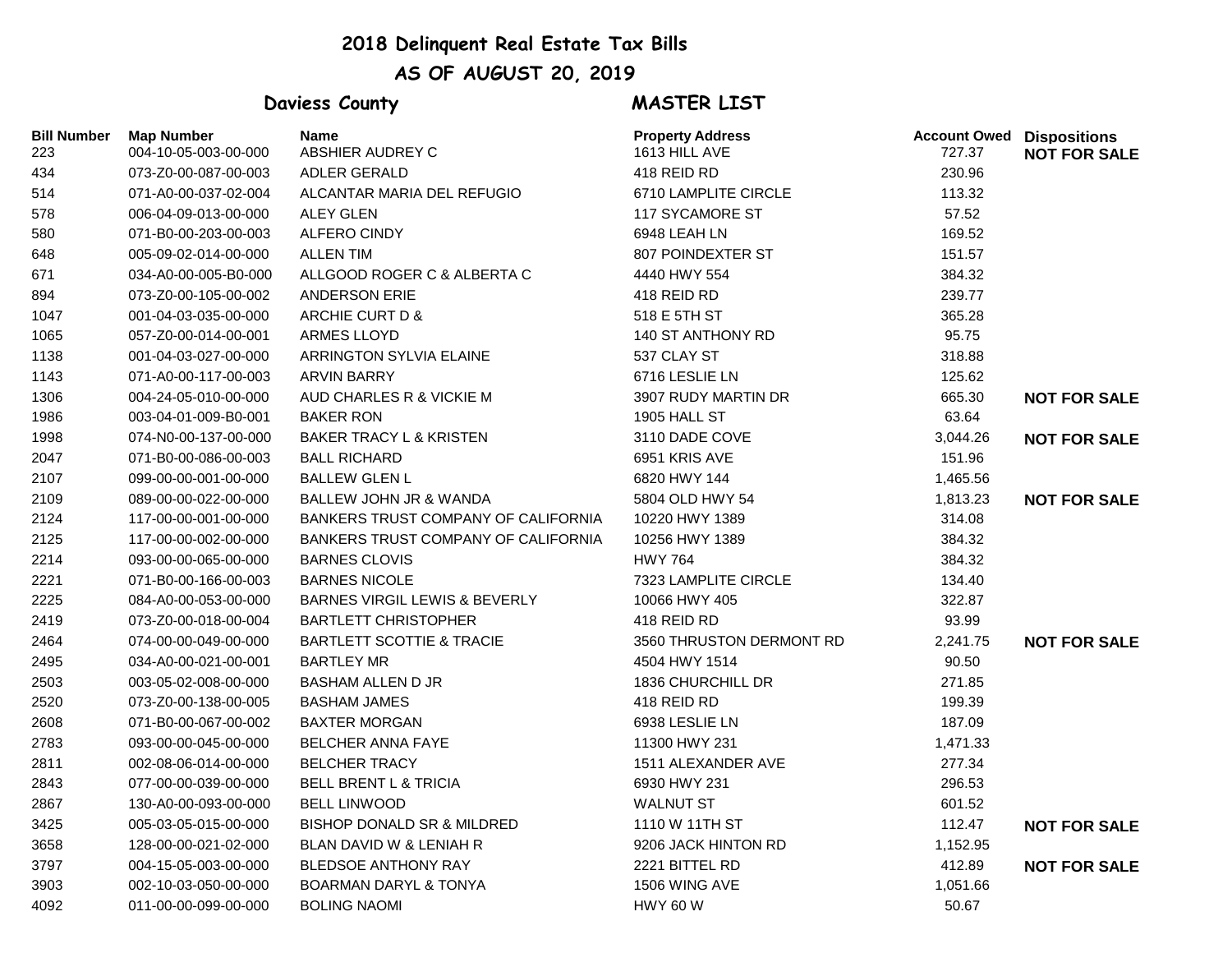| 4415 | 004-20-19-050-00-000 | <b>BOWLDS ALLYSON E</b>              | 2227 TAMARACK RD         | 1,339.69 |                     |
|------|----------------------|--------------------------------------|--------------------------|----------|---------------------|
| 4585 | 077-Z0-00-032-00-006 | <b>BRADEN KENNETH</b>                | 6556 HWY 231             | 81.71    |                     |
| 4631 | 004-13-02-001-00-000 | <b>BRADLEY ROBERT A JR</b>           | 1560 ROOSEVELT RD        | 1,834.37 |                     |
| 4632 | 003-03-04-006-00-000 | <b>BRADLEY ROBERT JR</b>             | 1005 E 19TH ST           | 289.57   |                     |
| 4833 | 006-11-02-002-00-000 | <b>BRAY CHRISTOPHER &amp; LISA D</b> | 237 EDWARDS ST           | 133.26   |                     |
| 4858 | 037-00-00-003-00-000 | <b>BREKK PROPERTIES LLC</b>          | <b>HARBOR CREST COVE</b> | 1,685.63 |                     |
| 4859 | 006-15-12-001-00-000 | <b>BREKK PROPERTIES LLC</b>          | 3615 W 2ND ST            | 3,896.60 |                     |
| 4860 | 006-15-12-002-00-000 | <b>BREKK PROPERTIES LLC</b>          | 3709 W 2ND ST            | 2,755.10 |                     |
| 4861 | 006-15-12-003-00-000 | <b>BREKK PROPERTIES LLC</b>          | 3721 W 2ND ST            | 1,859.47 |                     |
| 4862 | 006-15-12-004-00-000 | <b>BREKK PROPERTIES LLC</b>          | 3727 W 2ND ST            | 2,456.56 |                     |
| 4875 | 006-22-01-999-00-000 | <b>BREKK PROPERTIES LLC</b>          | HILL POINTE CROSSING     | 1,223.76 |                     |
| 5058 | 006-12-03-012-00-000 | <b>BROWN ANNIE G</b>                 | 2715 W 6TH ST            | 404.35   | <b>NOT FOR SALE</b> |
| 5084 | 005-11-14-012-00-000 | BROWN CARL LEE JR                    | 2428 W 7TH ST            | 251.10   |                     |
| 5168 | 001-09-15-019-00-000 | <b>BROWN JIMMIE S</b>                | 2029 E 10TH ST           | 881.30   | <b>NOT FOR SALE</b> |
| 5435 | 073-Z0-00-129-00-003 | <b>BRYANT ELAINE</b>                 | 418 REID RD              | 99.28    |                     |
| 5615 | 006-06-11-006-00-000 | <b>BUNCH LARRY W &amp; VIRGINIA</b>  | 1427 W 5TH ST            | 84.99    |                     |
| 5681 | 002-05-09-014-00-000 | <b>BURDEN NORMA JEAN</b>             | 1107 HALL ST             | 94.17    |                     |
| 5698 | 042-A0-00-017-00-000 | BURDEN WILLIAM G & MELINDA REECE     | 7810 HWY 81              | 274.88   |                     |
| 6032 | 033-00-00-033-00-000 | <b>BYRNE MICHAEL A</b>               | <b>HWY 554</b>           | 208.72   |                     |
| 6408 | 005-11-12-002-00-000 | <b>CALHOUN SCOTT</b>                 | 618 OMEGA ST             | 174.13   | <b>NOT FOR SALE</b> |
| 6575 | 059-00-00-030-02-000 | <b>CANARY JARED PATRICK &amp;</b>    | <b>HWY 431</b>           | 156.84   |                     |
| 6621 | 005-05-01-004-00-000 | <b>CAPPS DURBIN CRYSTAL</b>          | 520 FOUST AVE            | 164.39   |                     |
| 6624 | 005-05-01-003-00-000 | <b>CAPPS JOHNNY SR</b>               | 516 FOUST AVE            | 193.70   |                     |
| 6662 | 005-11-17-009-00-000 | <b>CARDEN SHARON GAYLE</b>           | 2012 W 7TH ST            | 139.34   |                     |
| 6750 | 057-Z0-00-022-00-002 | CARMEN ANGELA A                      | <b>140 ST ANTHONY RD</b> | 81.71    |                     |
| 6768 | 006-07-03-021-00-000 | CARMON OVA L & NANCY HAYES           | 2006 W 3RD ST            | 380.55   |                     |
| 6772 | 120-00-00-040-00-000 | CARMON ROGER DAMON & SABRINA         | 8725 JACK HINTON RD      | 1,163.47 |                     |
| 6794 | 077-00-00-015-00-000 | CARPENTER DEBBIE L                   | 6596 HWY 231             | 859.70   | <b>NOT FOR SALE</b> |
| 6873 | 005-09-02-005-00-000 | CARRICO M V                          | <b>GEORGE ST</b>         | 81.95    |                     |
| 6925 | 002-08-03-004-00-000 | <b>CARSTON MANAGEMENT INC</b>        | 1714 LEITCHFIELD RD      | 270.65   |                     |
| 6941 | 004-20-18-012-00-000 | <b>CARTER DAVID &amp; SONDRA</b>     | 3617 WINCHESTER DR       | 877.79   | <b>NOT FOR SALE</b> |
| 7224 | 006-10-10-024-A0-000 | CAVE LARRY S SR                      | 2410 FRENCH ST           | 97.82    | <b>NOT FOR SALE</b> |
| 7225 | 006-10-10-024-B0-000 | <b>CAVE LARRY SR</b>                 | 2408 FRENCH ST           | 120.44   | <b>NOT FOR SALE</b> |
| 7371 | 085-00-00-022-00-000 | <b>CECIL MICHAEL</b>                 | 7739 HWY 2830            | 822.78   | <b>NOT FOR SALE</b> |
| 7372 | 132-00-00-001-00-002 | <b>CECIL MICHAEL</b>                 | 12337 INDIAN HILL RD     | 116.83   |                     |
| 7616 | 001-00-00-015-00-000 | <b>CHENAULT JOYCE</b>                | 9891 HULSEY LP           | 103.35   |                     |
| 7665 | 003-21-01-029-00-000 | <b>CHISM PATRICIA L</b>              | 2650 EPWORTH LN          | 594.85   |                     |
| 7721 | 073-Z0-00-004-00-007 | <b>CHRISTIE MARK</b>                 | 418 REID RD              | 236.28   |                     |
| 7740 | 062-A0-00-054-00-000 | CHURCH JUDY A                        | 625 MAPLE HEIGHTS        | 223.96   |                     |
| 7922 | 002-04-11-013-00-000 | <b>CLARK DAVID L</b>                 | 615 E 14TH ST            | 501.43   |                     |
| 8094 | 002-06-06-009-00-000 | <b>CLARK RAY M</b>                   | 1511 CENTER ST           | 243.77   |                     |
| 8107 | 006-14-05-022-00-000 | <b>CLARK ROBERT M &amp; LINDA A</b>  | 2927 YOSEMITE DR         | 1,244.84 | <b>NOT FOR SALE</b> |
| 8124 | 084-A0-00-077-00-000 | <b>CLARK SHERMAN N &amp; JULIE A</b> | 8958 SACRA DR            | 1,305.74 |                     |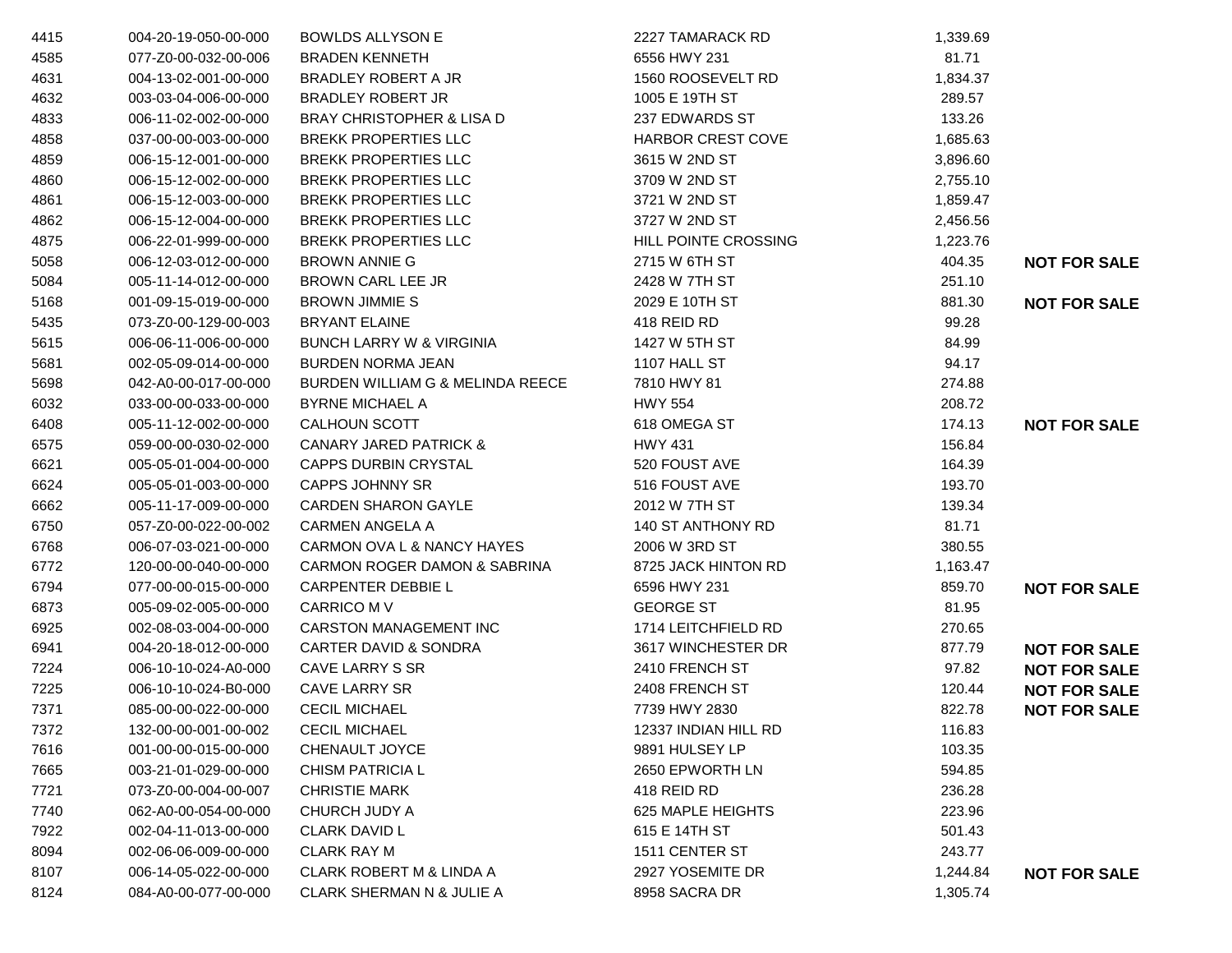| 8204  | 002-00-00-012-00-000 | <b>CLAY GEORGE S</b>               | <b>CURDSVILLE DELAWARE RD</b> | 50.67    |                     |
|-------|----------------------|------------------------------------|-------------------------------|----------|---------------------|
| 8297  | 005-03-04-011-00-000 | <b>CLINE FRANCES Y</b>             | 805 W 11TH ST                 | 63.64    | <b>NOT FOR SALE</b> |
| 8298  | 071-A0-00-016-00-002 | <b>CLINE JEREMY &amp; BRANDI</b>   | 6777 LAMPLITE CIRCLE          | 608.56   |                     |
| 8313  | 005-11-02-002-B0-000 | <b>CLOUSE DAVID</b>                | 2409 CRAVENS AVE              | 88.06    |                     |
| 8314  | 024-00-00-007-00-001 | <b>CLOUSE DAVID</b>                | 7414 HWY 815                  | 90.50    |                     |
| 8316  | 005-10-15-004-A0-000 | <b>CLOUSE DAVID L</b>              | 1027 WESTERN CT               | 118.57   |                     |
| 8317  | 005-10-15-005-00-000 | <b>CLOUSE DAVID L</b>              | 1028 WESTERN CT               | 124.70   |                     |
| 8344  | 005-10-15-004-00-000 | <b>CLOUSE MARCUS A</b>             | 1035 WESTERN CT               | 170.49   |                     |
| 8348  | 005-11-02-003-00-000 | <b>CLOUSE ROY GENE</b>             | 2427 CRAVENS AVE              | 295.64   |                     |
| 8454  | 006-06-09-003-00-000 | <b>COLBERT MIKAEL &amp; CARRIE</b> | 1603 W 5TH ST                 | 317.62   |                     |
| 8507  | 006-16-01-080-00-000 | COLEMAN MARSHALL Q & FAITH A       | 3888 SPRINGTREE DR            | 869.00   |                     |
| 8740  | 127-00-00-026-00-001 | CONNOR BRIAN N & ANNETTE C         | 11178 HWY 144                 | 169.52   |                     |
| 9043  | 073-I0-00-066-00-000 | <b>COONS RAVEEWAN</b>              | 5417 RED MILE LP              | 94.58    |                     |
| 9093  | 071-B0-00-093-00-004 | <b>COOPER RAY</b>                  | 6979 KRIS AVE                 | 222.19   |                     |
| 9094  | 134-00-00-016-00-002 | <b>COOPER RAY</b>                  | 12171 FLORAL RD               | 102.76   |                     |
| 9099  | 003-06-05-001-A0-000 | <b>COOPER WILLIAM J</b>            | 2200 MCCONNELL AVE            | 118.57   |                     |
| 9135  | 003-41-01-009-00-000 | <b>COPPAGE PATTY S</b>             | 1533 CREEK HAVEN LP           | 5,125.88 |                     |
| 9479  | 005-09-02-004-00-000 | <b>CRABTREE LEWIS W</b>            | 814 GEORGE ST                 | 259.04   |                     |
| 9730  | 002-05-08-033-00-000 | <b>CRITE CLARA LOUISE</b>          | 1019 JACKSON ST               | 81.95    |                     |
| 9828  | 005-04-05-005-00-000 | <b>CROWE KENNETH &amp; SHEILA</b>  | 524 ELM ST                    | 63.64    |                     |
| 9917  | 005-11-16-008-00-000 | <b>CRUMP JAMES</b>                 | 719 GRAVES ST                 | 63.64    |                     |
| 10037 | 006-00-00-023-01-000 | <b>CURDSVILLE PROPERTIES LLC</b>   | 6859 POND RIVER RD            | 608.56   |                     |
| 10051 | 005-04-05-017-00-000 | <b>CURRY DAVID L</b>               | 632 ELM ST                    | 244.97   |                     |
| 10073 | 006-03-02-006-00-000 | <b>CURTIS DARRELL K</b>            | 232 SYCAMORE ST               | 414.73   | <b>NOT FOR SALE</b> |
| 10074 | 006-03-02-005-00-000 | <b>CURTIS DARRELL KEITH</b>        | 228 SYCAMORE ST               | 69.74    | <b>NOT FOR SALE</b> |
| 10079 | 006-03-02-004-00-000 | <b>CURTIS KEITH</b>                | 222 SYCAMORE ST               | 167.43   |                     |
| 10234 | 097-C0-00-011-02-002 | DAMRON ANDREA                      | 9407 HWY 662                  | 125.62   |                     |
| 10414 | 073-I0-00-092-00-000 | DAUGHERTY AMANDA K                 | 5455 RED MILE LP              | 659.49   |                     |
| 10519 | 001-09-04-001-B0-000 | DAVIESS COUNTY INSURANCE INC       | 1604 E 4TH ST                 | 391.54   |                     |
| 10598 | 080-00-00-114-00-000 | DAVIS MATTHEW & STACIE             | 3260 GREENBRIAR RD            | 1,100.27 |                     |
| 10676 | 019-A0-00-014-00-000 | DAWSON VIOLET N & JOHNNY DAWSON JR | 7431 GRIFFITH STATION RD      | 164.80   |                     |
| 10775 | 073-B0-00-079-00-000 | DECKER CURTIS RAY II & AMY         | 5015 GRANDVIEW DR             | 1,788.65 |                     |
| 10957 | 002-03-03-003-00-000 | DEJARNETTE VIVIAN                  | 1502 TRIPLETT ST              | 645.55   | <b>NOT FOR SALE</b> |
| 11227 | 002-06-13-030-00-000 | DILLON DEREK G & DEBORAH D         | 729 CUMBERLAND ST             | 549.67   |                     |
| 11247 | 073-Z0-00-039-00-002 | <b>DISHON RALPH C</b>              | 418 REID RD                   | 220.46   |                     |
| 11322 | 062-A0-00-003-00-000 | DOCKEMEYER CHAD O & ANGELA K       | 222 HUBERT CT                 | 1,091.49 | <b>NOT FOR SALE</b> |
| 11670 | 002-09-05-009-00-000 | DUKE TIFFANY LEE                   | 1313 HAYNES AVE               | 63.64    |                     |
| 11823 | 034-00-00-015-12-000 | DURBIN E W                         | 9330 HWY 81                   | 529.50   |                     |
| 11845 | 006-08-05-011-00-000 | DURBIN SHERRY M                    | 113 RIVER RD                  | 185.76   |                     |
| 11921 | 041-Z0-00-001-00-002 | EAGAN MICHAEL J JR                 | 4040 PARK DR                  | 108.08   |                     |
| 12433 | 001-09-14-007-00-000 | ELLIOTT JENNIFER                   | 1913 E 10TH ST                | 928.74   |                     |
| 12499 | 002-08-05-002-00-000 | <b>ELMER STACY MCINTIRE</b>        | 1915 E 17TH ST                | 288.33   |                     |
| 12599 | 047-F0-00-081-00-000 | EMBRY ULYSSES G & LOIS JUNE        | 2402 PARRISH AVE W            | 1,012.45 |                     |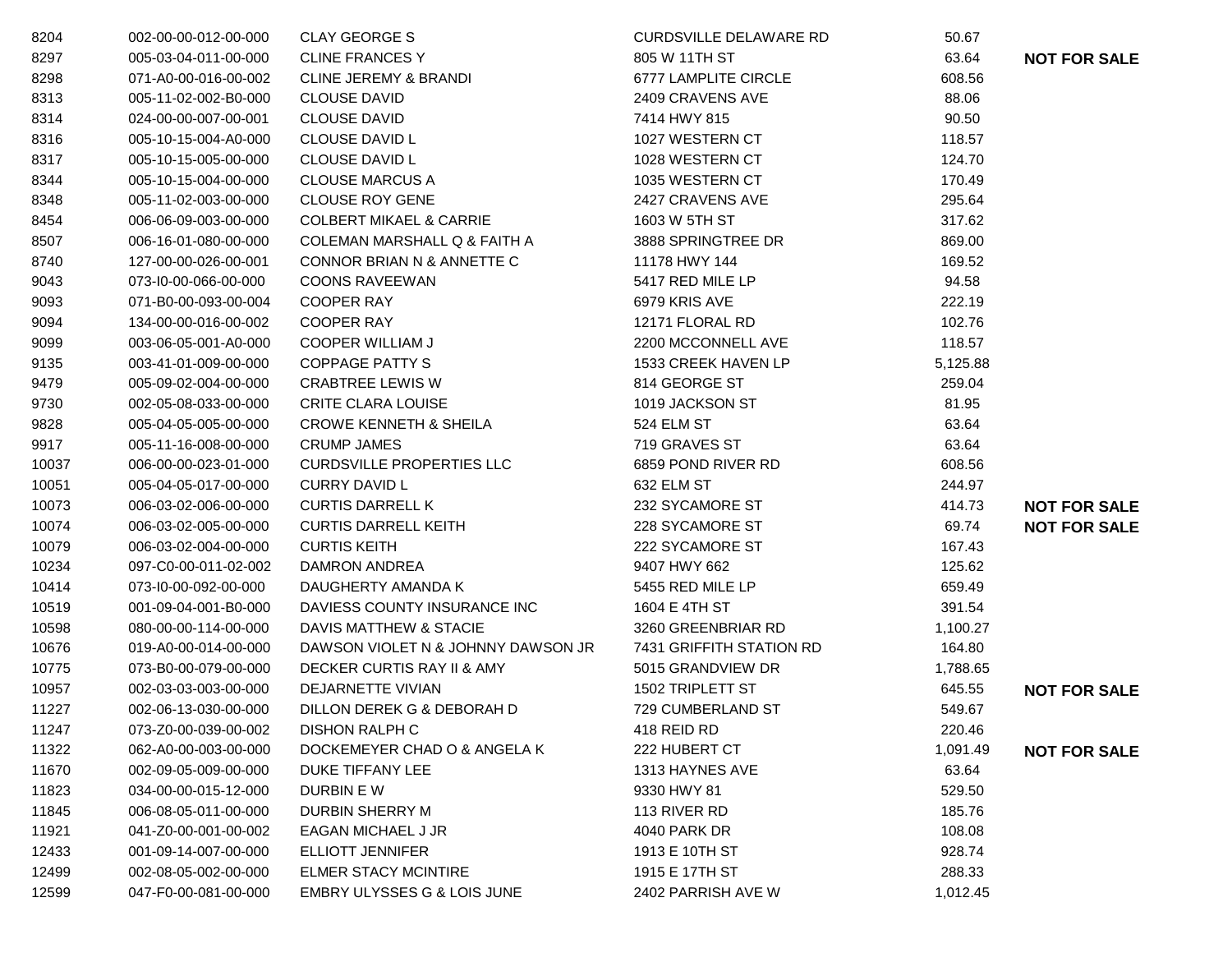| 12600 | 047-F0-00-081-A0-000 | <b>EMBRY ULYSSES G &amp; LOIS JUNE</b>  | 2400 PARRISH AVE W             | 1,811.50 |                     |
|-------|----------------------|-----------------------------------------|--------------------------------|----------|---------------------|
| 12654 | 002-05-07-014-B0-000 | <b>ENGLE NELSON</b>                     | 1107 OGLESBY ST                | 128.35   |                     |
| 12655 | 002-05-07-014-C0-000 | <b>ENGLE NELSON</b>                     | 1105 OGLESBY ST                | 128.35   |                     |
| 12657 | 005-10-01-003-00-000 | <b>ENGLE NELSON E</b>                   | 2417 W 9TH ST                  | 269.38   |                     |
| 12658 | 005-11-13-001-00-000 | <b>ENGLE NELSON E</b>                   | 706 OMEGA ST                   | 200.41   |                     |
| 12659 | 005-11-13-001-A0-000 | <b>ENGLE NELSON E</b>                   | 2500 W 7TH ST                  | 194.93   |                     |
| 12660 | 005-11-15-002-00-000 | <b>ENGLE NELSON E</b>                   | 2301 W 8TH ST                  | 197.96   |                     |
| 12661 | 001-08-06-013-00-000 | <b>ENGLE NELSON E</b>                   | 815 STONE ST                   | 292.01   |                     |
| 12677 | 002-04-10-008-00-000 | ENGLISH HAROLD D                        | 1224 SWEENEY ST                | 69.74    |                     |
| 12710 | 073-Z0-00-086-00-006 | EPLEY JORDAN                            | 418 REID RD                    | 93.99    |                     |
| 12843 | 071-A0-00-147-00-002 | <b>ETHRIDGE BRENDA</b>                  | 6858 LESLIE LN                 | 239.77   |                     |
| 13058 | 003-01-04-016-00-000 | EXECUTIVE TRANSPORTATION SERVICE LLC    | 1902 DAVIESS ST                | 643.69   |                     |
| 13071 | 073-Z0-00-109-00-003 | <b>EYLICIO CHUEY &amp; KAREN</b>        | 418 REID RD                    | 432.94   |                     |
| 13072 | 073-Z0-00-079-00-005 | EYLICIO JESSICA                         | 418 REID RD                    | 125.62   |                     |
| 13153 | 073-Z0-00-035-00-002 | <b>FALIN JOHN KEVIN</b>                 | 418 REID RD                    | 136.15   |                     |
| 13200 | 063-F0-00-031-00-000 | FARMER BRADLEY W & APRIL D              | 1306 WOODMERE LN               | 4,289.40 | <b>NOT FOR SALE</b> |
| 13296 | 071-B0-00-197-00-002 | FELDPAUCH BRYAN                         | 6972 LEAH LN                   | 81.71    |                     |
| 13378 | 071-00-00-018-00-002 | FERGUSON RAY ANTHONY                    | 6883 HWY 2830                  | 169.52   |                     |
| 14073 | 004-20-14-011-00-000 | FRANCIS MITCHELL E & STEPHANIE L        | 2123 SURREY DR W               | 1,223.76 |                     |
| 14099 | 071-B0-00-083-00-007 | FRANKLIN ALLEN & BETHANY STOUT          | 6939 KRIS AVE                  | 160.76   |                     |
| 14131 | 041-A0-00-038-00-000 | <b>FRANTZ TONYA A</b>                   | 5442 DIANE AVE                 | 1,103.76 |                     |
| 14428 | 042-A0-00-003-00-000 | FULKERSON NORMA JO                      | 7686 HWY 81                    | 626.11   |                     |
| 14524 | 089-00-00-058-00-000 | <b>FUQUA ROGER &amp; ANNA</b>           | 5715 OLD HWY 54                | 176.55   |                     |
| 14759 | 071-A0-00-007-00-006 | <b>GARCIA FRANCISCO</b>                 | 6733 LAMPLITE CIRCLE           | 116.83   |                     |
| 14770 | 041-Z0-00-003-00-006 | <b>GARCIA VERELO</b>                    | 4040 PARK DR                   | 102.76   |                     |
| 14786 | 129-00-00-032-00-000 | <b>GARDNER ERNEST A &amp; ANNA MARY</b> | 8316 JOE HAYNES RD             | 1,346.11 |                     |
| 14818 | 108-00-00-071-00-000 | <b>GARRETT KEVIN &amp; KARRON</b>       | 2049 YELVINGTON KNOTTSVILLE RD | 441.72   |                     |
| 15065 | 073-Z0-00-081-00-002 | GIBSON WILLIAM K & KENDALL L MOORE      | 418 REID RD                    | 151.96   |                     |
| 15123 | 056-00-00-001-11-000 | <b>GILLIAM MICHAEL</b>                  | 1026 PETTIT RD W               | 784.17   |                     |
| 15247 | 006-10-06-028-00-000 | <b>GIRTEN TERRIL</b>                    | 2417 W 2ND ST                  | 239.55   |                     |
| 15309 | 079-00-00-042-00-000 | <b>GLASSCOCK RICHARD</b>                | 10909 RED HILL MAXWELL RD      | 428.21   | <b>NOT FOR SALE</b> |
| 15310 | 079-00-00-043-00-000 | <b>GLASSCOCK RICHARD</b>                | 10863 RED HILL MAXWELL RD      | 687.58   | <b>NOT FOR SALE</b> |
| 15446 | 071-A0-00-052-00-001 | <b>GOATEE RICK</b>                      | 6770 LAMPLITE CIRCLE           | 151.96   |                     |
| 15642 | 041-Z0-00-004-00-004 | <b>GOMEZ EVANDE</b>                     | 4040 PARK DR                   | 134.40   |                     |
| 15729 | 002-08-06-001-00-000 | <b>GOODMAN LOLA B</b>                   | 1505 ALEXANDER AVE             | 94.17    |                     |
| 15730 | 002-08-06-016-00-000 | <b>GOODMAN LOLA B</b>                   | 1507 ALEXANDER AVE             | 100.26   |                     |
| 16184 | 073-H0-00-022-00-000 | <b>GREATHOUSE RICHARD L JR</b>          | 2018 KEENLAND PKWY             | 283.70   |                     |
| 16206 | 005-04-05-019-00-000 | <b>GREEN FRANCHESTERA</b>               | 815 W 7TH ST                   | 63.64    |                     |
| 16263 | 005-04-05-028-00-000 | <b>GREEN WILLIE JR &amp; PATSY</b>      | 603 POPLAR ST                  | 81.95    |                     |
| 16458 | 006-07-03-004-00-000 | <b>GRIFFITH JUSTIN W</b>                | 224 CRABTREE AVE               | 248.65   |                     |
| 16776 | 006-15-08-003-00-000 | HAGAN JOSEPH G & SHEILA K               | 156 HUMMINGBIRD LP E           | 1,002.47 | <b>NOT FOR SALE</b> |
| 16796 | 114-00-00-070-06-000 | <b>HAGAN MARIE N</b>                    | 6342 BOSTON SPUR               | 573.45   |                     |
| 16858 | 024-00-00-041-19-000 | HAGAN WILLIAM J                         | 5332 MT ZION SCHOOL RD         | 384.32   |                     |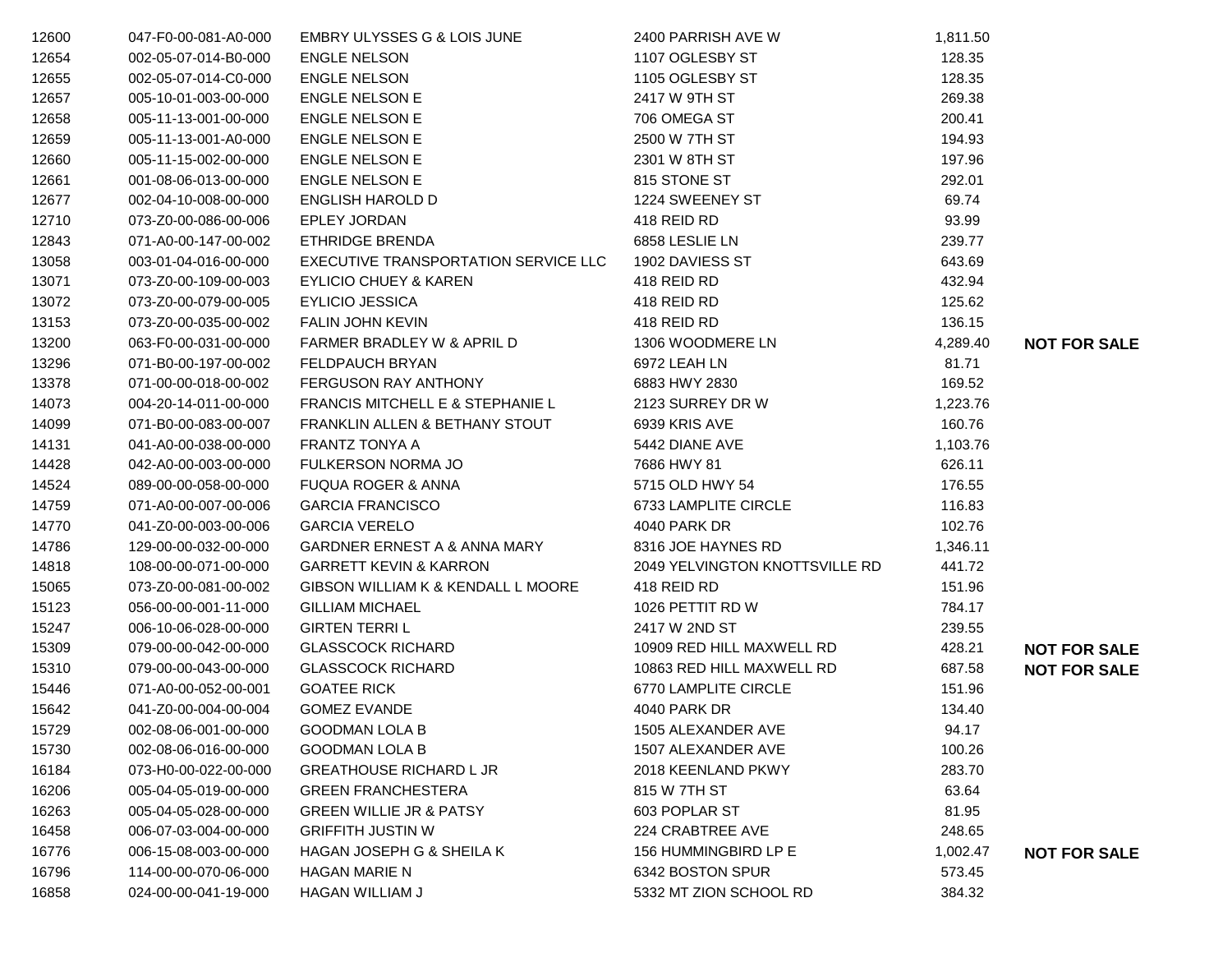| 16859 | 025-00-00-039-00-000 | <b>HAGAN WILLIAM J</b>                   | 5773 MACEDONIA RD      | 573.45   |                     |
|-------|----------------------|------------------------------------------|------------------------|----------|---------------------|
| 16860 | 026-00-00-031-00-000 | HAGAN WILLIAM J & LISA M                 | 5430 HWY 554           | 1,261.83 |                     |
| 16862 | 042-00-00-010-00-000 | <b>HAGAN WILLIAM JOSEPH</b>              | 7457 OLD HWY 81        | 2,770.34 |                     |
| 16914 | 059-00-00-133-00-000 | <b>HAIMES BARRY C &amp;</b>              | 10926 GORE RD          | 696.74   |                     |
| 17064 | 073-Z0-00-135-00-005 | <b>HALL JASON &amp; RACHELLE WEDDING</b> | 418 REID RD            | 134.40   |                     |
| 17075 | 073-Z0-00-011-00-006 | <b>HALL KENDRA</b>                       | 418 REID RD            | 95.75    |                     |
| 17146 | 071-A0-00-042-00-005 | <b>HALL TAMIKA</b>                       | 6730 LAMPLITE CIRCLE   | 116.83   |                     |
| 17193 | 006-10-06-014-00-000 | HAMILL ELIZABETH R & MARY C              | 2407 PARDON AVE        | 329.26   |                     |
| 17197 | 077-Z0-00-034-00-003 | <b>HAMILTON ANGELA</b>                   | 6556 HWY 231           | 99.28    |                     |
| 17320 | 093-00-00-053-00-000 | HAMILTON JOSEPH HENRY                    | PLEASANT RIDGE LN      | 296.53   |                     |
| 17356 | 043-00-00-023-00-000 | HAMILTON MATTHEW O & JENNY L             | 9661 HWY 81            | 3,067.13 |                     |
| 17444 | 071-B0-00-033-00-001 | <b>HANCOCK AARON</b>                     | 6944 LAMPLITE CIRCLE   | 257.34   |                     |
| 17639 | 006-06-07-010-00-000 | HARDIN TIMOTHY W & EVON M                | 313 LITTELL ST         | 149.73   |                     |
| 17644 | 006-11-04-009-00-000 | HARDISON BARRY K & LORI ASHBY            | 2409 W 5TH ST          | 124.70   |                     |
| 17645 | 006-06-08-016-00-000 | <b>HARDISON ELIZABETH E</b>              | 1708 W 4TH ST          | 287.09   | <b>NOT FOR SALE</b> |
| 17778 | 001-03-04-006-00-000 | HARPER ROBERT T                          | 528 J R MILLER BLVD    | 222.39   |                     |
| 17909 | 003-04-07-009-00-000 | HARRISON BILLY D &                       | 1709 E 20TH ST         | 237.06   |                     |
| 18053 | 019-A0-00-014-A0-000 | HATFIELD ERIC NATHANIEL                  | 7426 SHORT ST          | 308.27   |                     |
| 18197 | 003-09-06-030-00-000 | <b>HAWN JAMES D</b>                      | 3020 DAVIESS ST        | 98.45    |                     |
| 18198 | 002-10-05-009-00-000 | HAWS GLEN LEE JR                         | 1661 GLENDALE AVE      | 216.29   |                     |
| 18542 | 073-H0-00-023-00-000 | HAYDEN TIMOTHY M II                      | 2019 KEENLAND PKWY     | 313.50   |                     |
| 18750 | 006-13-10-005-00-000 | <b>HEAD PATSY G</b>                      | 3507 BAYBROOK ST       | 233.31   |                     |
| 18937 | 005-11-07-004-00-000 | HENDERSON ELIZABETH RITA                 | 608 POINDEXTER ST      | 243.77   |                     |
| 18974 | 038-E0-00-123-00-000 | <b>HENDON TERRIC</b>                     | 5401 STURGEON AVE      | 1,393.53 |                     |
| 19010 | 084-A0-00-043-00-000 | <b>HENDRIX JEROMIE</b>                   | 10130 HWY 405          | 780.65   |                     |
| 19037 | 003-13-10-008-00-000 | <b>HENRY CARL JR</b>                     | 2616 VICTORY CT E      | 295.64   |                     |
| 19133 | 041-Z0-00-006-00-004 | <b>HERLEIN TIMOTHY</b>                   | 4040 PARK DR           | 292.45   |                     |
| 19247 | 001-09-13-006-00-000 | <b>HICKS FRANK &amp; DONNA</b>           | 1919 HUGHES AVE        | 313.37   |                     |
| 19827 | 003-12-20-010-00-000 | HODSKINS JOSHUA SAMUEL                   | 724 FAIRFAX DR         | 1,469.64 |                     |
| 19884 | 059-00-00-060-00-000 | HOGLE WILLIAM C JR & SHEILA G            | 465 HARMONS FERRY RD W | 81.71    |                     |
| 19900 | 072-00-00-026-00-001 | <b>HOLCOMB HAROLD</b>                    | 5788 HWY 2830          | 116.83   |                     |
| 19901 | 073-Z0-00-032-00-002 | <b>HOLCOMB JEFF</b>                      | 418 REID RD            | 93.99    |                     |
| 20022 | 084-A0-00-020-00-000 | HONEYCUTT MARGARET K                     | 109 HIGH ST            | 327.56   |                     |
| 20608 | 005-13-13-002-00-000 | <b>HOWARD PAUL C JR</b>                  | 801 GARDENSIDE DR      | 63.64    | <b>NOT FOR SALE</b> |
| 20623 | 127-00-00-023-00-001 | <b>HOWARD RICKY</b>                      | 10921 HWY 144          | 195.87   |                     |
| 20949 | 002-07-06-017-00-000 | HUMPHREY ELBERT & NANCY                  | 1625 HALL ST           | 125.29   |                     |
| 20950 | 002-07-06-016-00-000 | HUMPHREY ELBERT W & NANCY                | 1629 HALL ST           | 57.52    |                     |
| 21063 | 003-04-05-005-00-000 | HURM CHRISTOPHER D                       | 1533 E 20TH ST         | 273.08   |                     |
| 21136 | 071-B0-00-163-00-003 | <b>HUSKISSON RAYMOND L</b>               | 7335 LAMPLITE CIRCLE   | 327.56   |                     |
| 21489 | 073-H0-00-119-00-000 | <b>ISBELL RICKY</b>                      | 5405 BELMONT CT        | 194.13   |                     |
| 21961 | 003-02-07-001-00-000 | JACKSON KENNETH S & JILL S               | 2200 VEACH RD          | 906.86   |                     |
| 21962 | 004-14-02-039-00-000 | <b>JACKSON KENNETH S &amp; JILL S</b>    | 2302 STRATFORD DR S    | 2,172.09 |                     |
| 21967 | 076-00-00-113-00-002 | JACKSON LAURA J                          | 5840 MILLERS MILL RD   | 362.70   |                     |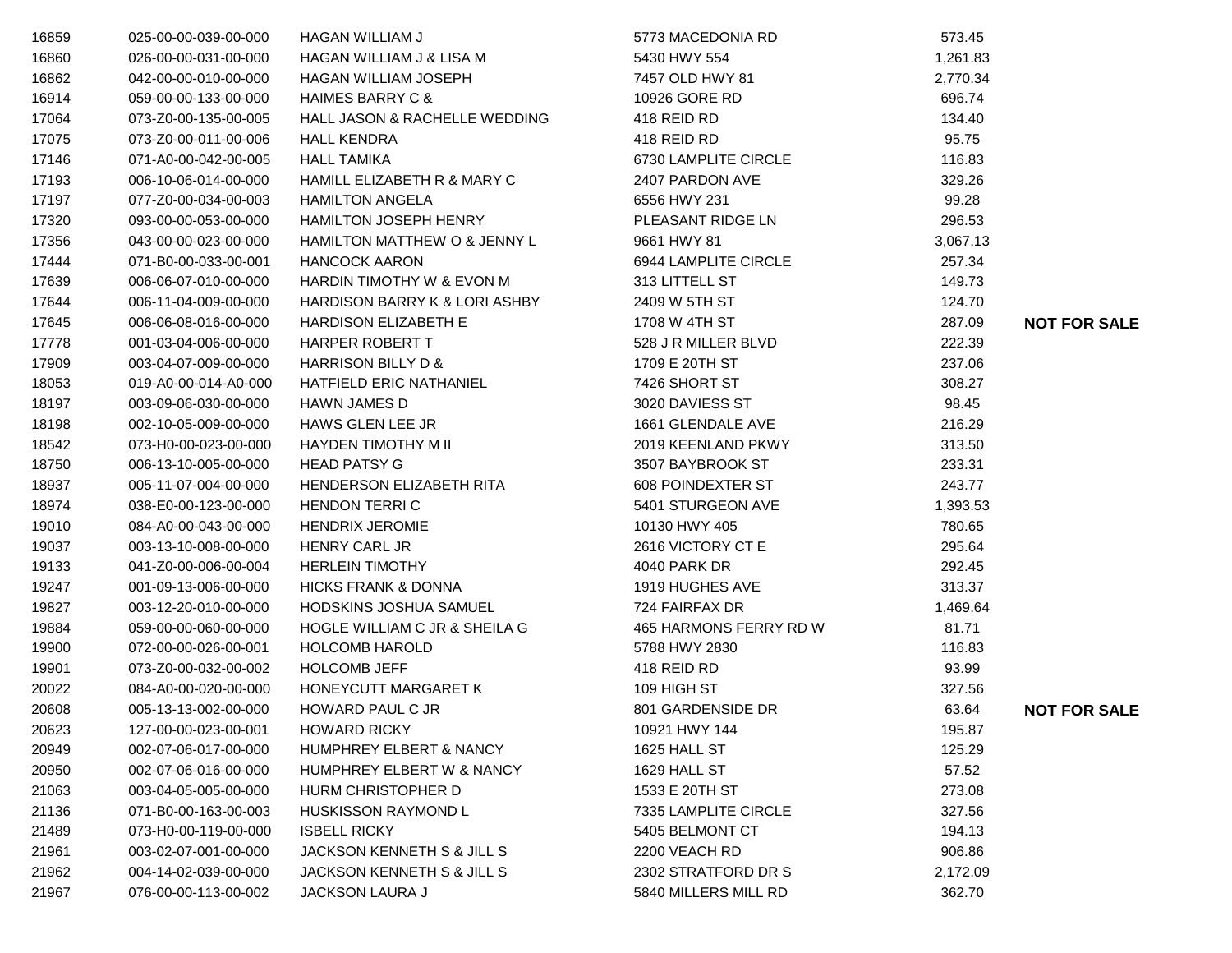| 22348 | 003-18-02-005-00-000 | JARBOE WILLIAM H                | 1823 MT VERNON DR           | 1,239.58  |                     |
|-------|----------------------|---------------------------------|-----------------------------|-----------|---------------------|
| 22349 | 003-04-06-005-00-000 | <b>JARBOE WILLIAM H</b>         | 1711 E 19TH ST              | 185.16    |                     |
| 22350 | 005-10-15-004-B0-000 | <b>JARNAGIN BILL</b>            | 2625 LANCASTER AVE          | 84.99     |                     |
| 22950 | 071-Z0-00-028-00-003 | <b>JOHNSON URIAH</b>            | 6828 THOMA DR               | 222.19    |                     |
| 22986 | 005-03-13-004-00-000 | <b>JOHNSTON NEIL</b>            | 1220 NASSAU AVE             | 185.76    |                     |
| 22987 | 005-04-01-021-00-000 | <b>JOHNSTON NEIL</b>            | 519 ORCHARD ST              | 321.28    |                     |
| 23436 | 003-01-05-005-00-000 | KAELIN MARTHA R                 | 117 W 20TH ST               | 698.66    |                     |
| 23737 | 001-07-13-013-00-000 | <b>KELLER KATHY ANN</b>         | 732 JACKSON ST              | 215.69    |                     |
| 23818 | 104-00-00-031-00-001 | <b>KELLY WILLIAM</b>            | 4960 POPLAR LOG BRIDGE RD   | 180.03    |                     |
| 23971 | 004-24-09-023-00-000 | <b>KESSINGER JONATHAN</b>       | 2421 STRICKLAND DR          | 1,510.00  | <b>NOT FOR SALE</b> |
| 24055 | 071-A0-00-115-00-004 | KIMBLEY TIMOTHY                 | 6708 LESLIE LN              | 183.59    |                     |
| 24056 | 071-B0-00-134-00-005 | <b>KIMBLEY TONY</b>             | 6961 JAMIE LN               | 116.83    |                     |
| 24226 | 073-I0-00-028-00-000 | <b>KIRBY WILLIAM</b>            | 2370 KEENLAND PKWY          | 301.23    |                     |
| 24312 | 071-A0-00-014-00-007 | <b>KITTERMAN SANDRA</b>         | 6769 LAMPLITE CIRCLE        | 90.50     |                     |
| 24505 | 005-04-08-012-00-000 | KOGER CHARLES D & DELILAH G     | 814 W 7TH ST                | 69.74     | <b>NOT FOR SALE</b> |
| 24801 | 074-C0-00-025-00-000 | KULKA KRISTINE S & BENJAMIN     | 3916 LOCUST HILL DR         | 2,856.38  |                     |
| 24840 | 002-02-02-011-00-000 | KUYKENDALL RONALD D             | 1626 J R MILLER BLVD        | 94.17     |                     |
| 24875 | 004-26-01-017-00-000 | L C M RENTAL PROPERTIES LLC     | 3802 LEGACY RUN             | 12,747.51 |                     |
| 25099 | 071-A0-00-044-00-001 | <b>LAMM PEGGY</b>               | 6738 LAMPLITE CIRCLE        | 81.71     |                     |
| 25226 | 071-A0-00-062-00-006 | <b>LANHAM CALEB</b>             | <b>6828 LAMPLITE CIRCLE</b> | 95.75     |                     |
| 25227 | 071-B0-00-120-00-004 | <b>LANHAM CAMI</b>              | 7351 LAMPLITE CIRCLE        | 90.50     |                     |
| 25743 | 062-F0-00-008-00-000 | LEE SHIRLEY                     | 2217 WESTERFIELD DR         | 620.85    |                     |
| 25824 | 003-13-09-018-00-000 | LEMASTER KATHRYN &              | 2669 VICTORY CT E           | 321.90    |                     |
| 25925 | 071-A0-00-026-00-002 | <b>LEWIS KAREN</b>              | 6835 LAMPLITE CIRCLE        | 90.50     |                     |
| 25945 | 005-09-05-004-00-000 | LEWIS MICHAEL K                 | 910 SUTHERLAND AVE          | 142.70    | <b>NOT FOR SALE</b> |
| 26068 | 001-07-13-002-00-000 | LINDSAY CRYSTAL S               | 702 JACKSON ST              | 69.74     |                     |
| 26084 | 002-05-06-002-00-000 | <b>LINDSEY HERMAN E</b>         | 904 ELSMERE ST              | 124.70    |                     |
| 26092 | 003-05-07-016-00-000 | <b>LINDSEY KARL</b>             | 1907 ALEXANDER AVE          | 149.11    |                     |
| 26127 | 005-10-10-009-00-000 | LING ROBERT LEO                 | 2034 W 10TH ST              | 63.64     |                     |
| 26268 | 006-05-03-004-00-000 | <b>LOGSDON JEFFREY</b>          | 1529 W 2ND ST               | 116.18    |                     |
| 26352 | 073-Z0-00-116-00-002 | <b>LORD TRACY</b>               | 418 REID RD                 | 269.63    |                     |
| 26388 | 001-15-01-002-00-000 | LOVE FRANK E & MARGARET L       | 2215 HWY 144                | 751.35    |                     |
| 26410 | 004-14-04-002-00-000 | LOWE CHRISTINE THOMAS           | 2020 YORK DR                | 868.40    | <b>NOT FOR SALE</b> |
| 26595 | 071-B0-00-056-00-001 | <b>LYONS TROY</b>               | 6977 LESLIE LN              | 204.65    |                     |
| 27361 | 006-12-13-004-00-000 | MASON AMBER M & ROGER D CALHOUN | 502 FLEETWOOD DR            | 305.40    | <b>NOT FOR SALE</b> |
| 28127 | 005-04-07-007-00-000 | <b>MCCARTY DULCIE</b>           | 730 WALNUT ST               | 211.40    | <b>NOT FOR SALE</b> |
| 28262 | 077-Z0-00-025-00-002 | <b>MCCORMICK MICHAEL</b>        | 6556 HWY 231                | 178.27    |                     |
| 28368 | 120-00-00-041-00-000 | MCDANIEL LARRY B & BRENDA       | 8679 JACK HINTON RD         | 434.71    |                     |
| 28485 | 037-A0-00-036-00-000 | <b>MCFADDEN ERIC L</b>          | 171 BOOTH FIELD RD          | 3,313.00  |                     |
| 28486 | 011-00-00-086-00-000 | <b>MCFADDEN ERIC L</b>          | 190 MURPHY RD               | 1,358.42  |                     |
| 28707 | 003-10-04-039-00-000 | <b>MCKNIGHT ROBERT R</b>        | 218 LEGION BLVD W           | 552.10    | <b>NOT FOR SALE</b> |
| 28852 | 003-21-03-032-00-000 | <b>MEADOR DIANNE</b>            | 2928 GREENHILL DR           | 432.44    |                     |
| 28861 | 006-04-10-006-00-000 | MEADOWS DAVID E                 | 114 SYCAMORE ST             | 106.38    |                     |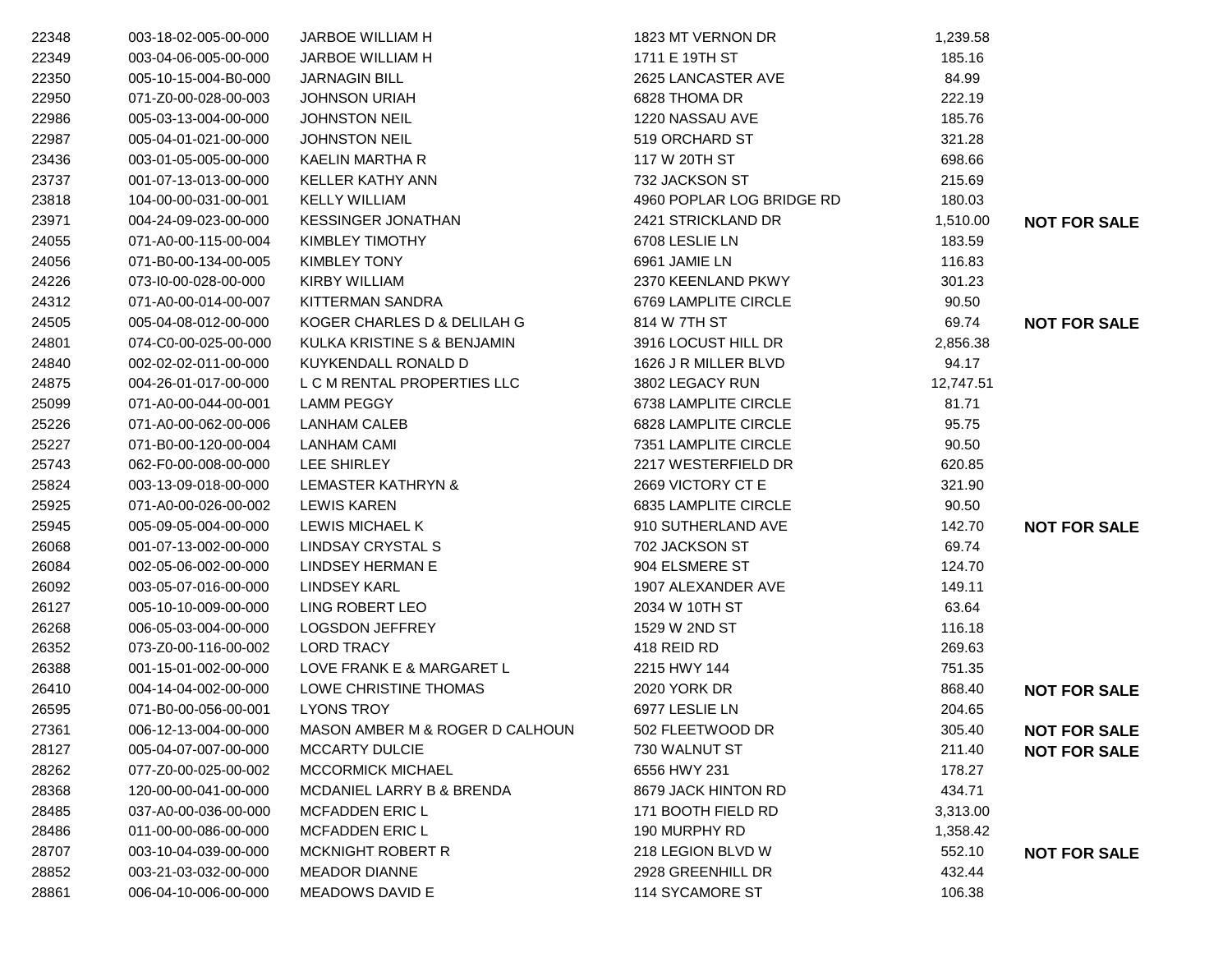| 28868 | 003-13-09-002-00-000 | <b>MEANS LISA D</b>               | 2605 VICTORY CT E        | 277.34   |                     |
|-------|----------------------|-----------------------------------|--------------------------|----------|---------------------|
| 28938 | 002-08-09-002-00-000 | <b>MEISSNER WILLIAM</b>           | 1706 ALEXANDER AVE       | 222.39   |                     |
| 29002 | 005-08-03-042-00-000 | MENZIES KEITH A                   | 1231 WERNER AVE          | 399.46   |                     |
| 29010 | 090-00-00-109-00-000 | <b>MERCER CASEY W</b>             | 6303 HWY 762             | 120.91   |                     |
| 29043 | 106-00-00-036-00-000 | <b>MEREDITH DEBBIE</b>            | 231 CHESTNUT GROVE RD N  | 5,174.49 |                     |
| 29046 | 107-00-00-012-01-000 | MERIDETH NATHAN B                 | 1397 CHESTNUT GROVE RD S | 1,869.48 | <b>NOT FOR SALE</b> |
| 29118 | 073-Z0-00-050-00-002 | MESERVE CRYSTAL                   | 418 REID RD              | 87.01    |                     |
| 29160 | 073-Z0-00-115-00-004 | <b>MEZA FRANCISCO JR</b>          | 418 REID RD              | 202.90   |                     |
| 29270 | 073-Z0-00-117-00-002 | <b>MILES JAMIE</b>                | 418 REID RD              | 150.21   |                     |
| 29338 | 012-00-00-016-00-000 | MILLAY GREGORY ALLEN              | 1590 FOGLE RD            | 476.83   |                     |
| 29371 | 071-A0-00-131-00-001 | <b>MILLAY MARTIN</b>              | 6776 LESLIE LN           | 195.87   |                     |
| 29425 | 003-01-02-008-00-000 | <b>MILLER BALAEA</b>              | 101 E 19TH ST            | 845.79   |                     |
| 29490 | 005-13-13-001-00-000 | MILLER GEORGE K & JUNE TRUST      | 2700 CRAVENS AVE         | 459.90   | <b>NOT FOR SALE</b> |
| 29869 | 077-Z0-00-006-00-001 | <b>MITCHELL BRUCE &amp; GINA</b>  | 6556 HWY 231             | 101.01   |                     |
| 29948 | 071-A0-00-109-00-003 | <b>MITCHELL VERNON</b>            | 6723 LESLIE LN           | 155.46   |                     |
| 30103 | 003-05-07-015-00-000 | MOODY JOYCE G                     | 1911 ALEXANDER AVE       | 313.96   |                     |
| 30138 | 071-B0-00-123-00-005 | MOORE ELIZABETH                   | 7339 LAMPLITE CIRCLE     | 222.19   |                     |
| 30241 | 073-Z0-00-121-00-004 | <b>MORALES EUFEMIA</b>            | 418 REID RD              | 151.96   |                     |
| 30243 | 077-Z0-00-018-00-004 | <b>MORALES PATRICK</b>            | 6556 HWY 231             | 109.80   |                     |
| 30244 | 073-Z0-00-110-00-003 | <b>MORALES WILFREDO</b>           | 418 REID RD              | 245.03   |                     |
| 30295 | 071-A0-00-076-00-002 | <b>MORGAN KIMBERLY</b>            | 6869 LESLIE LN           | 81.71    |                     |
| 30306 | 041-Z0-00-024-00-005 | <b>MORLES GEMIMA</b>              | 4040 PARK DR             | 99.28    |                     |
| 30408 | 073-Z0-00-006-00-005 | <b>MORRIS KRISINDA</b>            | 418 REID RD              | 90.50    |                     |
| 30564 | 075-L0-00-002-00-000 | <b>MOSS LANA M</b>                | 3801 BOULDER LN          | 3,285.46 | <b>NOT FOR SALE</b> |
| 30860 | 004-02-02-019-00-000 | MURPHY MARILYN C                  | 1928 FREEMAN AVE         | 549.67   |                     |
| 30913 | 113-00-00-054-01-000 | <b>MURPHY SHARON M</b>            | 6471 LITTLE HICKORY RD   | 945.74   |                     |
| 30975 | 002-04-11-022-00-000 | <b>MYERS JACK ENTERPRISES INC</b> | 1217 SWEENEY ST          | 324.35   |                     |
| 30976 | 002-04-06-008-00-000 | <b>MYERS JACK ENTERPRISES INC</b> | 521 PARRISH AVE E        | 334.12   |                     |
| 30981 | 103-00-00-006-00-003 | <b>MYERS KURT</b>                 | 7184 HWY 762             | 750.80   |                     |
| 31073 | 071-A0-00-046-00-003 | <b>NAPIER CYNTHIA</b>             | 6746 LAMPLITE CIRCLE     | 116.83   |                     |
| 31418 | 073-Z0-00-060-00-003 | NEWTON WILLIAM & MISTY            | 418 REID RD              | 239.77   |                     |
| 31463 | 019-A0-00-007-00-000 | NICOLAS WILLIAM C & ANGELA D      | 7416 FRENCH ISLAND RD    | 248.56   |                     |
| 32141 | 006-14-06-042-00-000 | OOST DELLA C                      | 3018 YOSEMITE DR         | 1,116.65 |                     |
| 32363 | 076-00-00-111-00-000 | <b>OWENS JOANNA M</b>             | 5516 MILLERS MILL RD     | 441.72   |                     |
| 32753 | 001-09-02-014-00-000 | PALMER RONALD & STACEY            | 1627 PAYNE AVE           | 335.94   |                     |
| 33038 | 005-03-11-001-00-000 | <b>PATTON VENTURES INC &amp;</b>  | 711 PARRISH AVE W        | 826.89   |                     |
| 33216 | 001-04-01-028-00-000 | PAYNE ALLEN                       | 306 E 5TH ST             | 143.02   | <b>NOT FOR SALE</b> |
| 33270 | 006-05-02-002-00-000 | PAYNE CHARLES B & MARGARET M      | 110 ORCHARD ST           | 94.17    | <b>NOT FOR SALE</b> |
| 33353 | 088-00-00-137-01-000 | PAYNE DUFF PROPERTIES LLC         | 5589 HWY 142             | 489.68   |                     |
| 33572 | 096-00-00-081-02-001 | PAYNE RANDY & MELINDA             | 10651 KELLY CEMETERY RD  | 118.60   |                     |
| 33631 | 092-00-00-002-00-000 | <b>PAYNE STEVE R &amp; KAREN</b>  | 8122 HWY 231             | 296.53   |                     |
| 33850 | 090-00-00-117-00-000 | PENDER PAMELLA                    | 3142 HWY 142             | 1,133.67 |                     |
| 33930 | 084-A0-00-037-00-000 | PERRY JAMES SYLVESTER JR          | 9249 KELLY CEMETERY RD   | 677.38   |                     |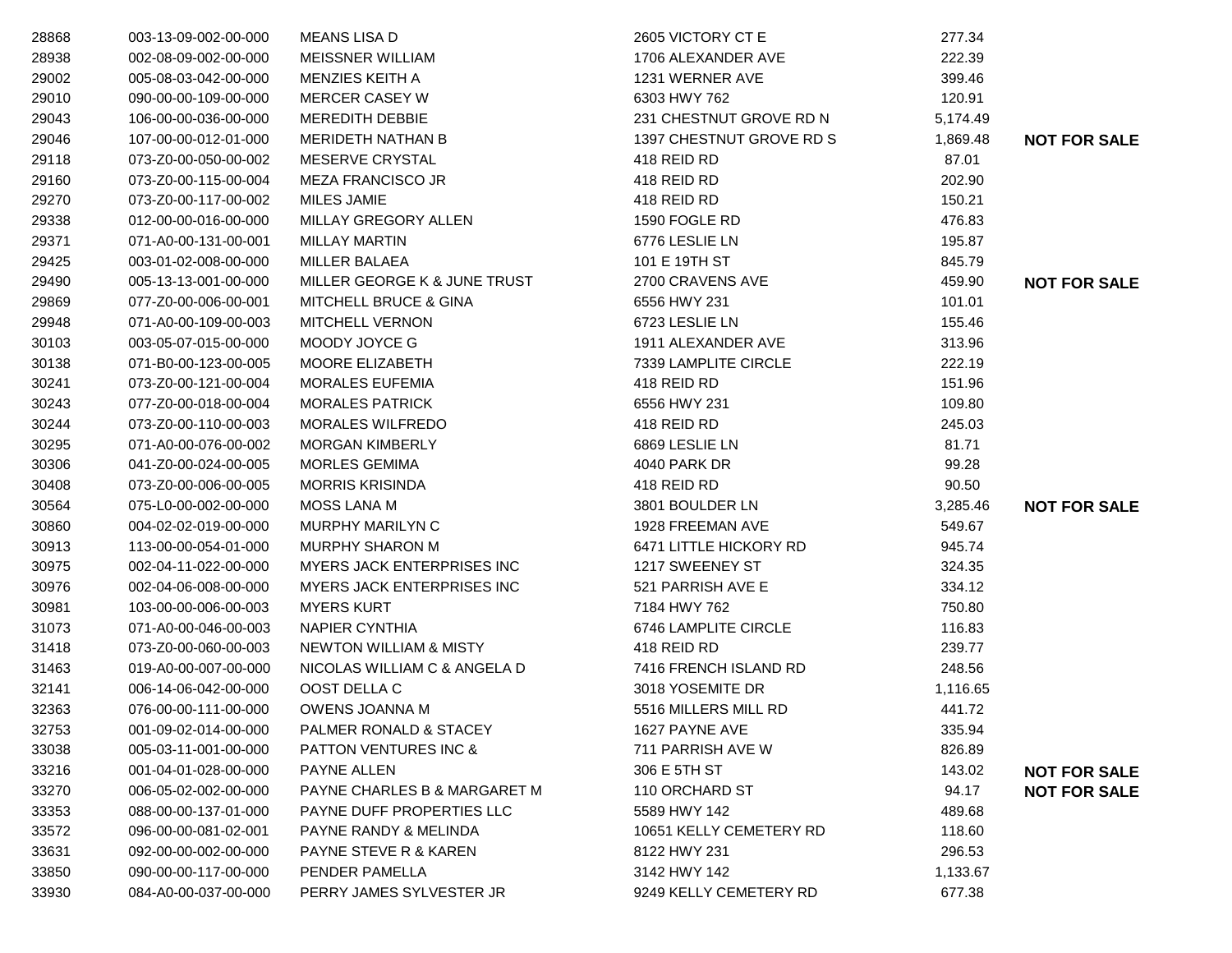| 33989 | 003-06-04-003-00-000 | PETTREY TRACY                   | 2229 MCCONNELL AVE        | 371.99   |                     |
|-------|----------------------|---------------------------------|---------------------------|----------|---------------------|
| 34277 | 061-C0-00-049-00-000 | PIPER DELORES J                 | 3328 E 10TH ST            | 469.81   |                     |
| 34392 | 002-10-04-015-00-000 | POLLARD TERRY                   | 1652 GLENDALE AVE         | 57.52    |                     |
| 34393 | 002-10-04-016-00-000 | POLLARD TERRY                   | 1656 GLENDALE AVE         | 247.41   |                     |
| 34444 | 001-07-11-009-00-000 | PORTER AMANDA GIBSON            | 725 HATHAWAY ST           | 81.95    |                     |
| 34445 | 002-05-04-024-A0-000 | PORTER AMANDA GIBSON            | 1007 HALL ST              | 63.64    | <b>NOT FOR SALE</b> |
| 34453 | 033-00-00-010-00-000 | PORTER CHARLES E & LINDA K      | 5031 WINDY HOLLOW RD      | 243.83   |                     |
| 34895 | 071-B0-00-035-00-002 | PROCTOR BEVERLY SAGO            | 6936 LAMPLITE CIRCLE      | 222.19   |                     |
| 34900 | 073-H0-00-052-00-000 | PROCTOR VIVIAN D                | 2140 KEENLAND PKWY        | 336.37   |                     |
| 35068 | 005-09-04-003-00-000 | PYTLIK RICHARD                  | 910 MCGILL ST             | 234.60   |                     |
| 35523 | 057-Z0-00-008-00-002 | RAMIAREZ GENER                  | 140 ST ANTHONY RD         | 134.40   |                     |
| 35594 | 005-10-12-023-00-000 | RATES JOANN ET AL               | 2723 W 9TH ST             | 271.23   |                     |
| 35740 | 086-A0-00-001-00-000 | RECOMMENDED MANAGEMENT LLC      | 6340 WATERFIELD DR        | 243.83   |                     |
| 35741 | 086-A0-00-001-C0-000 | RECOMMENDED MANAGEMENT LLC      | 6330 WATERFIELD DR        | 243.83   |                     |
| 35742 | 086-A0-00-001-D0-000 | RECOMMENDED MANAGEMENT LLC      | 6320 WATERFIELD DR        | 243.83   |                     |
| 35743 | 006-18-03-005-00-000 | RECOMMENDED MANAGEMENT TEAM LLC | 4130 HARBOR HILLS TRACE   | 243.83   |                     |
| 35746 | 086-A0-00-001-A0-000 | RECOMMENDED MANAGEMENT TEAM LLC | <b>HWY 405</b>            | 437.01   |                     |
| 35988 | 005-03-06-014-00-000 | RENFROW CHARLOTTE EVONNE        | 904 W 11TH ST             | 66.66    |                     |
| 36008 | 006-10-06-034-A0-000 | RENFROW WILLIAM JR & RHONDA     | 115 EWING RD              | 262.09   |                     |
| 36012 | 005-09-02-016-00-000 | RENFROW WILLIAM SR & GERALDINE  | 803 POINDEXTER ST         | 70.32    | <b>NOT FOR SALE</b> |
| 36083 | 073-F0-00-003-00-000 | REYNOLDS DARLENE JOY            | 1909 REID RD              | 499.69   |                     |
| 36090 | 005-06-01-007-00-000 | REYNOLDS J W & GLADYS           | 1435 W 9TH ST             | 81.95    | <b>NOT FOR SALE</b> |
| 36111 | 006-14-13-005-00-000 | REYNOLDS MARVIN E JR & KAREN A  | 708 DEER TRAIL            | 1,281.71 |                     |
| 36241 | 120-00-00-017-00-000 | RHODES STEVE Q & TAMMY L        | AULL RD                   | 1,030.05 |                     |
| 36242 | 120-00-00-017-00-002 | RHODES TAMMY L & STEVE          | 6755 AULL RD              | 490.88   |                     |
| 36304 | 092-00-00-006-00-000 | RICHARDS CATALINA               | RED HILL MAXWELL RD       | 120.91   |                     |
| 36377 | 086-A0-00-004-A0-000 | <b>RICHMOND E W</b>             | <b>WRIGHTS LANDING RD</b> | 384.32   |                     |
| 36424 | 006-05-07-015-00-000 | <b>RIDINGS MARY L</b>           | 1532 HERR AVE             | 173.54   | <b>NOT FOR SALE</b> |
| 36429 | 001-09-11-019-00-000 | <b>RIGGS ANGELA MARIE</b>       | 1736 MCCULLOCH AVE        | 423.89   |                     |
| 36453 | 059-00-00-067-00-002 | <b>RILEY BRAD</b>               | 731 HARMONS FERRY RD W    | 371.48   |                     |
| 36662 | 007-A0-00-016-00-000 | ROACH BILLY                     | 11055 ST JOSEPH LN        | 977.35   |                     |
| 36784 | 038-E0-00-013-00-000 | ROBERTS CLARENCE D & JEAN       | 5310 ASHLAND AVE          | 915.88   | <b>NOT FOR SALE</b> |
| 37003 | 113-00-00-104-01-000 | ROBERTS THOMAS R & BONNIE       | 8770 HWY 54               | 633.17   |                     |
| 37086 | 005-13-01-001-00-000 | ROBINSON HUBERT T JR & DAVITA L | 3010 CRAVENS AVE          | 406.16   |                     |
| 37092 | 002-10-04-006-00-000 | ROBINSON KEITH M & PAULA L      | 1677 PARKDALE DR S        | 251.70   |                     |
| 37179 | 055-00-00-009-05-000 | ROBY MARY SPOA TRUST            | 110 CARLTON DR            | 7,027.82 |                     |
| 37250 | 071-A0-00-140-00-004 | ROGERS CAROLYN                  | 6830 LESLIE LN            | 187.09   |                     |
| 37370 | 073-Z0-00-108-00-002 | <b>ROSS HARLAN</b>              | 418 REID RD               | 236.28   |                     |
| 37535 | 085-00-00-009-00-003 | <b>RUDISELL BRIAN</b>           | 7848 HWY 2830             | 520.76   |                     |
| 37828 | 003-25-03-021-00-000 | SADDLER SHAUNA                  | 4334 LANDSDOWNE N         | 1,880.55 |                     |
| 37851 | 073-Z0-00-122-00-004 | <b>SALAZAR HOMERO</b>           | 418 REID RD               | 187.09   |                     |
| 37900 | 005-04-12-005-00-000 | <b>SAMPSON ERNIE</b>            | 1111 W 9TH ST             | 246.82   |                     |
| 37901 | 006-08-02-030-00-000 | <b>SAMPSON ERNIE</b>            | 53 GILMOUR CT             | 248.65   |                     |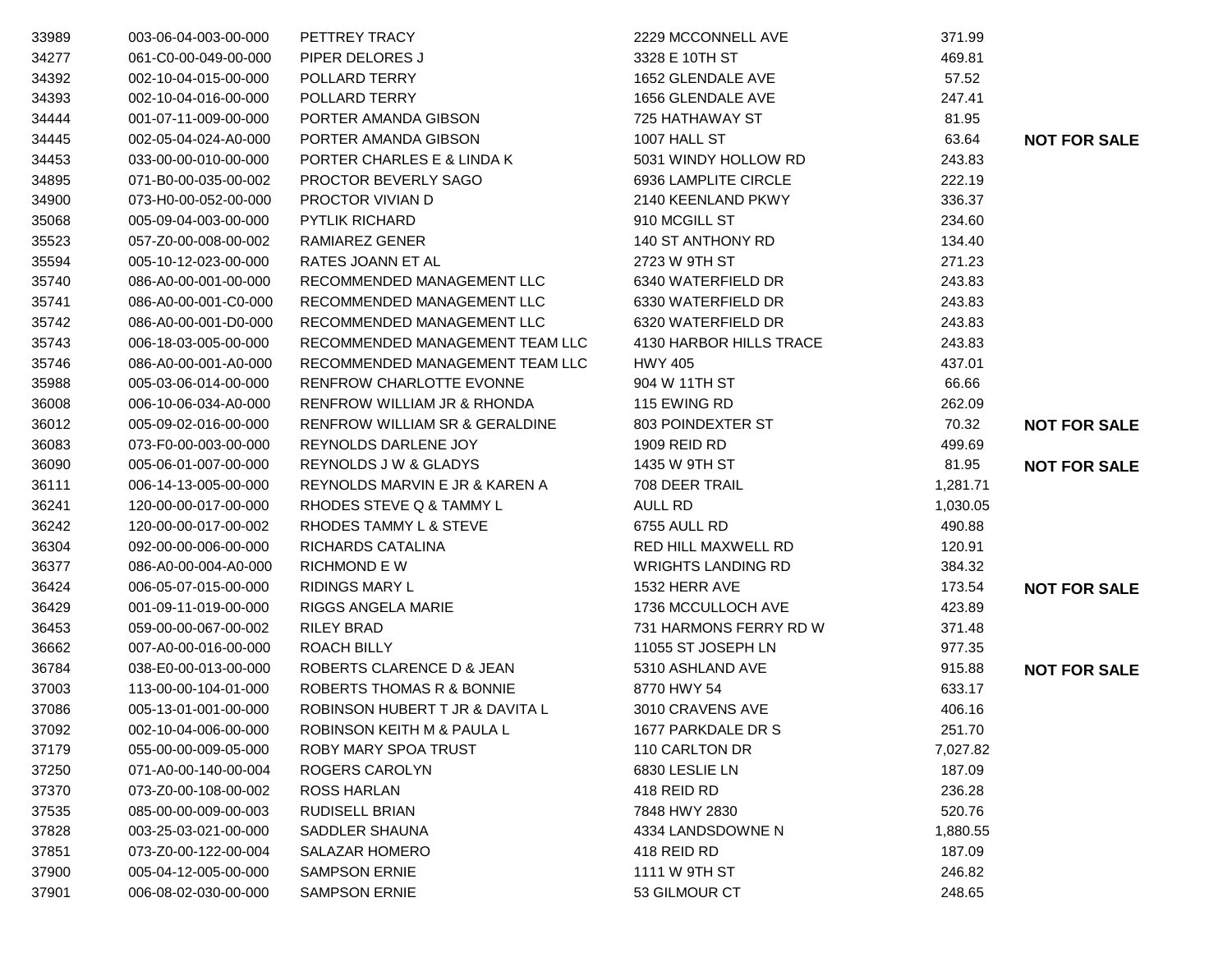| 37902 | 006-09-02-024-00-000 | <b>SAMPSON ERNIE</b>                | 1702 LOCK AVE         | 218.73   |                     |
|-------|----------------------|-------------------------------------|-----------------------|----------|---------------------|
| 37903 | 001-09-11-018-00-000 | <b>SAMPSON ERNIE</b>                | 1734 MCCULLOCH AVE    | 313.37   |                     |
| 37904 | 020-00-00-012-01-000 | <b>SAMPSON ERNIE</b>                | 620 HWY 1554          | 1,650.43 | <b>NOT FOR SALE</b> |
| 37910 | 005-04-12-008-00-000 | SAMPSON ROY COAL CO INC             | 811 PLUM ST           | 181.48   |                     |
| 38049 | 071-A0-00-056-00-005 | SANTOS ANGELA                       | 6804 LAMPLITE CIRCLE  | 99.28    |                     |
| 38051 | 073-Z0-00-114-00-002 | SANTOS JESENNIA                     | 418 REID RD           | 352.17   |                     |
| 38174 | 071-Z0-00-012-00-002 | <b>SCHARTUNG BRANDON</b>            | 6845 HWY 2830         | 125.62   |                     |
| 38511 | 073-Z0-00-059-00-003 | <b>SEATON TINA</b>                  | 418 REID RD           | 109.80   |                     |
| 38521 | 005-03-12-013-00-000 | SECRETARY OF VETERANS AFFAIRS       | 1219 NASSAU AVE       | 277.34   |                     |
| 38632 | 001-09-12-001-00-000 | <b>SHADRICK ERNEST &amp; MAGGIE</b> | 2027 HUGHES AVE       | 208.72   |                     |
| 38903 | 071-B0-00-209-00-002 | <b>SHIREL KENNEY</b>                | 6924 LEAH LN          | 222.19   |                     |
| 39008 | 005-01-01-015-00-000 | <b>SHOWN EVELYN</b>                 | 630 CEDAR ST          | 224.26   |                     |
| 39264 | 073-Z0-00-112-00-003 | <b>SIMPSON ROXIE</b>                | 418 REID RD           | 132.66   |                     |
| 39351 | 015-A0-00-038-00-000 | SINNETT JAMES & JANICE              | 7034 HWY 815          | 230.96   |                     |
| 39352 | 015-A0-00-039-00-000 | SINNETT JAMES JANICE & EMMA         | <b>HWY 815</b>        | 173.58   |                     |
| 39355 | 002-05-04-010-00-000 | SINNETT MARY ELIZABETH              | 1000 JACKSON ST       | 60.58    |                     |
| 39432 | 073-Z0-00-025-00-001 | <b>SLACK JESSE</b>                  | 418 REID RD           | 213.41   |                     |
| 39714 | 006-09-02-007-00-000 | <b>SMITH JUNIUS K</b>               | 1617 OHIO ST          | 357.92   |                     |
| 39739 | 071-A0-00-152-00-002 | <b>SMITH MARY</b>                   | 6878 LESLIE LN        | 169.52   |                     |
| 39801 | 071-B0-00-050-00-004 | SMITH RETA                          | 6953 LESLIE LN        | 187.09   |                     |
| 39817 | 071-A0-00-119-00-007 | <b>SMITH ROBIN &amp; RACHEL</b>     | 6724 LESLIE LN        | 134.40   |                     |
| 39911 | 107-00-00-033-00-000 | SNELSON JESSIE OLIVER               | <b>GOBLER FORD RD</b> | 114.70   |                     |
| 39913 | 002-08-03-008-00-000 | SNIDER KENNETH E                    | 1701 LEITCHFIELD RD   | 970.90   |                     |
| 39947 | 071-A0-00-035-00-003 | <b>SNYDER MELLISSA</b>              | 6871 LAMPLITE CIRCLE  | 169.52   |                     |
| 39948 | 001-03-04-019-00-000 | SNYDER MICHAEL G                    | 627 DAVIESS ST        | 429.37   |                     |
| 40009 | 001-08-07-010-00-000 | SORRELLS ROBERT A & SANDRA          | 726 STONE ST          | 209.57   |                     |
| 40205 | 004-22-28-003-00-000 | SPENCER BARRY L & CARLA A           | 2349 SECRETARIAT DR   | 1,322.12 |                     |
| 40295 | 084-00-00-057-00-000 | <b>SPURRIER STEVE</b>               | 8931 AUBREY RD        | 742.00   |                     |
| 40723 | 059-A0-00-042-00-000 | STEWART EDWARD R ESTATE             | 390 HWY 140 W         | 164.80   |                     |
| 40786 | 058-00-00-026-00-000 | STILLEY JERRY T & DENISE O          | 10088 HWY 431         | 786.30   |                     |
| 40811 | 096-00-00-034-00-005 | STINNETT KEVIN                      | 347 POTTS RD          | 83.48    |                     |
| 40824 | 003-10-05-016-00-000 | STINNETT MARY LOU                   | 3207 JEFFERSON ST     | 380.55   |                     |
| 41275 | 003-01-01-004-00-000 | <b>SUNN WILLIAM LOGAN</b>           | 109 W 19TH ST         | 562.48   |                     |
| 41312 | 073-F0-00-046-00-000 | SUTHERLAND JAMES JR & AMANDA M      | 4920 CAMBRIDGE DR     | 1,223.20 | <b>NOT FOR SALE</b> |
| 41393 | 073-B0-00-017-00-000 | SWEENEY JOHN M & WANDA M            | 4925 GRAHAM LN        | 977.35   |                     |
| 41451 | 003-38-09-334-00-000 | SZETELA TINA M                      | 2987 SUMMER POINT CT  | 3,441.76 | <b>NOT FOR SALE</b> |
| 41617 | 006-04-02-015-00-000 | <b>TAPP MAKAYLA ERIN NICOLE</b>     | 29 PLUM ST            | 227.88   |                     |
| 41710 | 003-01-11-011-00-000 | <b>TAYLOR EDWIN E</b>               | 2207 FREDERICA ST     | 1,590.12 |                     |
| 42029 | 059-A0-00-015-00-000 | THE PACIFIC WEST GROUP INC          | 209 HWY 140 W         | 208.72   |                     |
| 42856 | 041-Z0-00-014-00-003 | <b>TOMAS MAGDALENA</b>              | 4040 PARK DR          | 101.01   |                     |
| 42935 | 003-10-02-024-00-000 | TOOTERS LAWN MOWERS PARTS & REPAIR  | 3210 JEFFERSON ST     | 634.53   |                     |
| 42941 | 005-05-08-004-00-000 | TORRES KERRI A & ANGEL L III        | 708 GEORGE ST         | 84.99    | <b>NOT FOR SALE</b> |
| 43347 | 097-Z0-00-069-00-005 | TUCKER JASON                        | 8400 HWY 405          | 819.31   |                     |